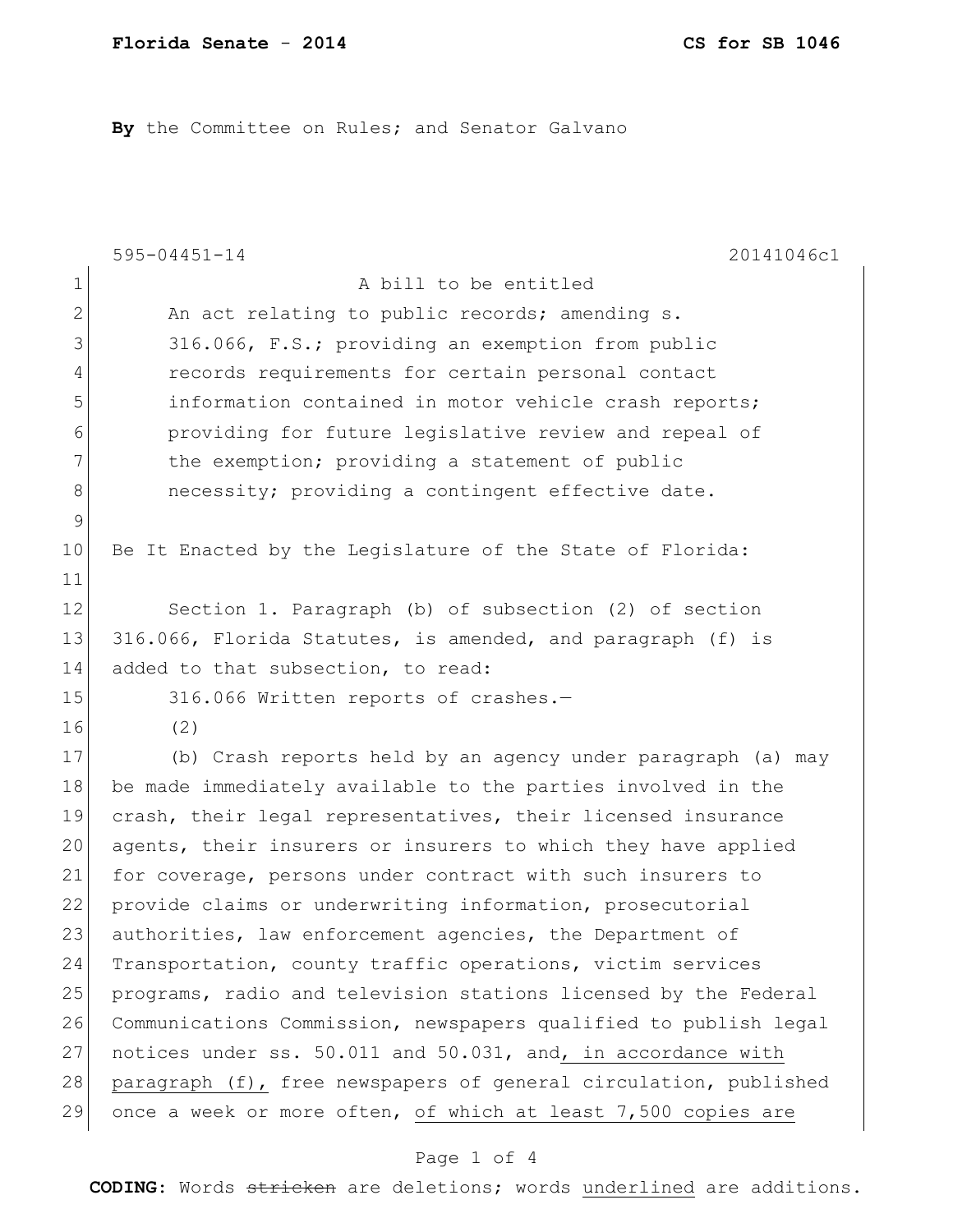|    | $595 - 04451 - 14$<br>20141046c1                                 |
|----|------------------------------------------------------------------|
| 30 | distributed by mail or by carrier as verified by a postal        |
| 31 | statement or by a notarized printer's statement of press run,    |
| 32 | which are intended to be generally distributed and circulated,   |
| 33 | and which contain news of general interest with at least 10      |
| 34 | pages per publication, available and of interest to the public   |
| 35 | generally for the dissemination of news. For the purposes of     |
| 36 | this section, the following products or publications are not     |
| 37 | newspapers as referred to in this section: those intended        |
| 38 | primarily for members of a particular profession or occupational |
| 39 | group; those with the primary purpose of distributing            |
| 40 | advertising; and those with the primary purpose of publishing    |
| 41 | names and other personal identifying information concerning      |
| 42 | parties to motor vehicle crashes.                                |
| 43 | (f) Free newspapers of general circulation published once a      |
| 44 | week or more often, of which at least 7,500 copies are           |
| 45 | distributed by mail or by carrier as verified by a postal        |
| 46 | statement or by a notarized printer's statement of press run,    |
| 47 | which are intended to be generally distributed and circulated,   |
| 48 | which contain news of general interest with at least 10 pages    |
| 49 | per publication, available and of interest to the public         |
| 50 | generally for the dissemination of news, and which request 10 or |
| 51 | more crash reports within a 24-hour period before 60 days have   |
| 52 | elapsed after the report is filed may not have access to the     |
| 53 | home, cellular, employment, or other telephone number or the     |
| 54 | home or employment address of any of the parties involved in the |
| 55 | crash. This paragraph is subject to the Open Government Sunset   |
| 56 | Review Act in accordance with s. 119.15 and shall stand repealed |
| 57 | on October 2, 2019, unless reviewed and saved from repeal        |
| 58 | through reenactment by the Legislature.                          |

## Page 2 of 4

**CODING**: Words stricken are deletions; words underlined are additions.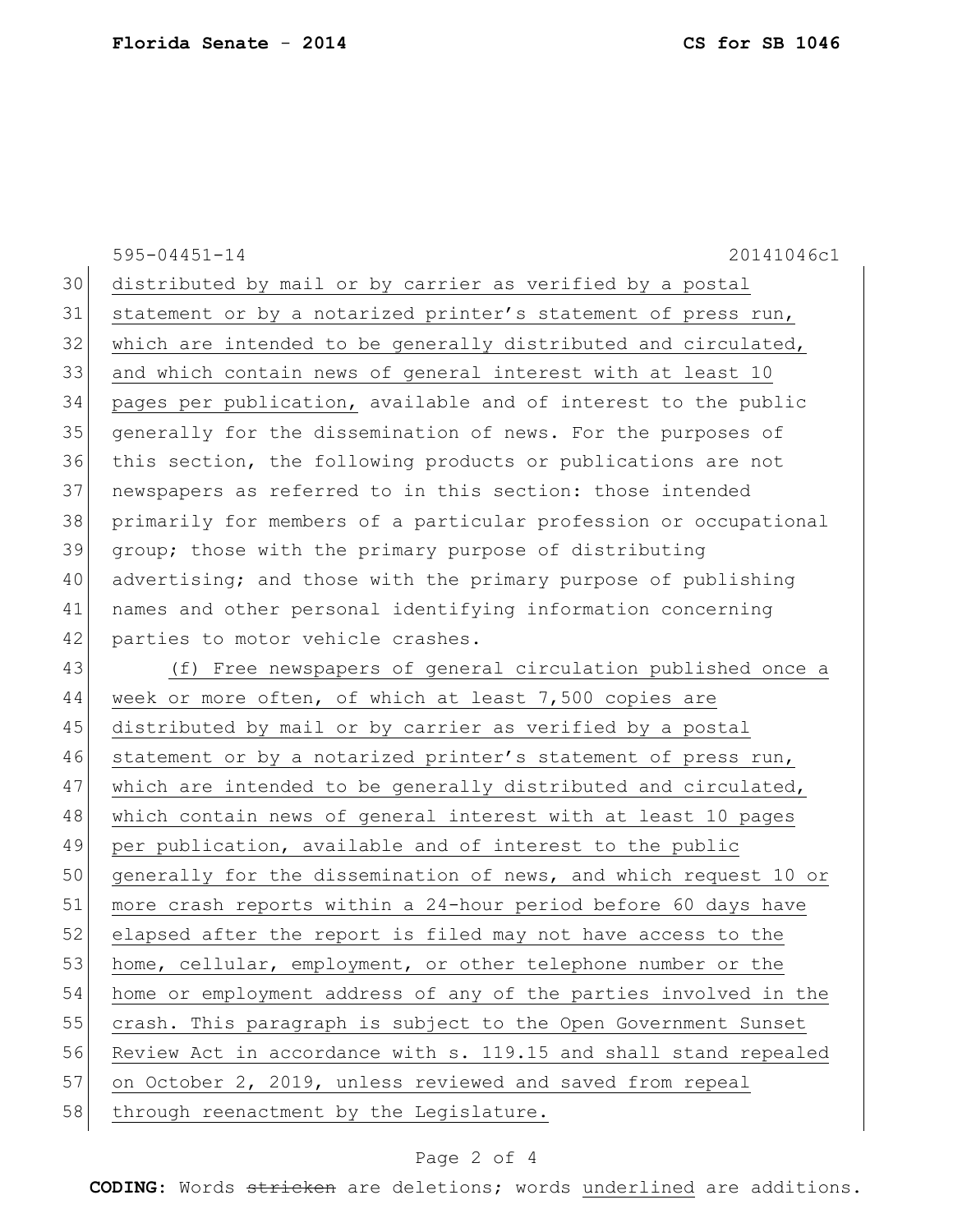|    | $595 - 04451 - 14$<br>20141046c1                                   |
|----|--------------------------------------------------------------------|
| 59 | Section 2. The Legislature finds that a crash report that          |
| 60 | reveals the home, cellular, employment, or other telephone         |
| 61 | number or the home or employment address of any of the parties     |
| 62 | involved in a crash and that is held by an agency that regularly   |
| 63 | receives or prepares information from or concerning the parties    |
| 64 | involved in motor vehicle crashes is confidential and exempt       |
| 65 | from s. 119.07(1), Florida Statutes, and s. 24(a), Article I of    |
| 66 | the State Constitution for 60 days after the date that the         |
| 67 | report is filed. Public access to such information during that     |
| 68 | 60-day period by free newspapers of general circulation,           |
| 69 | published once a week or more often, of which at least 7,500       |
| 70 | copies are distributed by mail or by carrier as verified by a      |
| 71 | postal statement or by a notarized printer's statement of press    |
| 72 | run, which are intended to be generally distributed and            |
| 73 | circulated, which contain news of general interest with at least   |
| 74 | 10 pages per publication, available and of interest to the         |
| 75 | public generally for the dissemination of news, and which          |
| 76 | request 10 or more crash reports within a 24-hour period before    |
| 77 | 60 days have elapsed after the report is filed should be           |
| 78 | restricted to combat widespread insurance fraud that occurs when   |
| 79 | the information is unlawfully used to contact the parties          |
| 80 | involved in a crash. The exemption protects the parties involved   |
| 81 | <u>in a crash from those who would unlawfully solicit personal</u> |
| 82 | injury protection insurance claims. Accordingly, the Legislature   |
| 83 | finds that the harm to parties involved in a crash which could     |
| 84 | result from the release of such information outweighs any          |
| 85 | minimal public benefit that would be derived from disclosure of    |
| 86 | that information to the public. Therefore, it is the finding of    |
| 87 | the Legislature that such information must be made confidential    |
|    |                                                                    |

## Page 3 of 4

**CODING**: Words stricken are deletions; words underlined are additions.